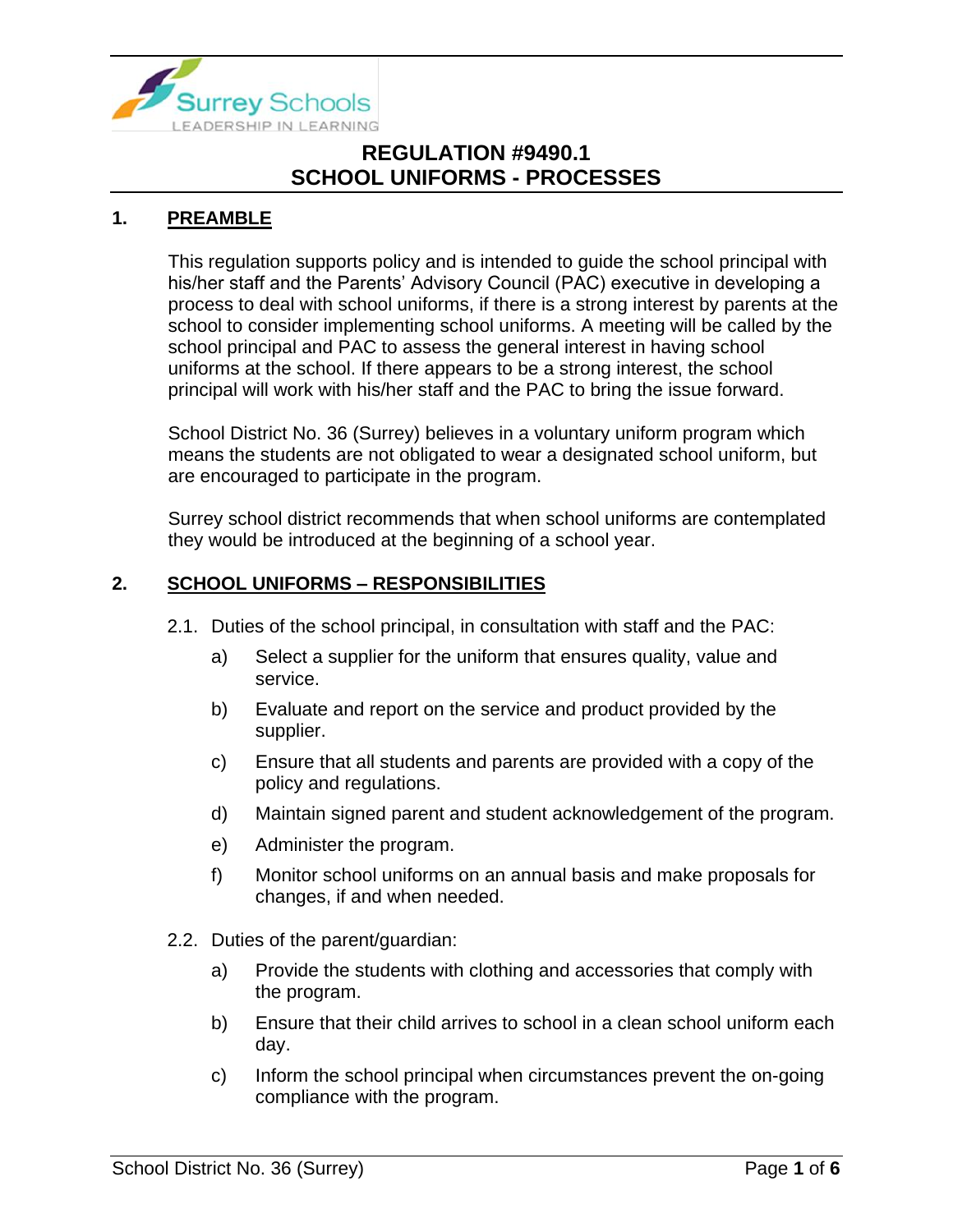

- 2.3. Duties of the student:
	- a) Arrive to school each day in the appropriate school uniform.
	- b) Remain in his/her school uniform all day, except when requested to modify by school staff.
	- c) Have an appropriate change of clothing for physical education classes.
	- d) Provide the school principal with a note from his/her parent/guardian when he/she is unable to comply with his/her on-going responsibilities.

#### **3. SCHOOL UNIFORMS – GENDER, STYLE AND COLOUR**

Surrey school district believes in the importance of giving parents options within the broad range of acceptable school uniform items. The options and choices may include the purchase from a bulk school uniform supplier, chain store school uniform style of clothing, or a large selection of types of acceptable clothing.

There should be a discussion on the style and colour for each group and the clothing should not contain any non-school logos/insignias, expressive messages or embellishment.

#### **Boys:**

Pants (khakis, slacks, blue jeans) (must be appropriate size, no holes) Shorts (dark or light colour) (no cut-offs) Shirts (button down) (long or short sleeves) Polo shirts (dark or light colour - with collars) Turtlenecks (dark or light colours) T-shirts (clean, plain, no insignias, no holes) Shoes (athletic shoes, dress shoes) (appropriate laces, no sandals) Outer wear – jackets (dark or light colour) (no large insignias) Sweatshirts (dark or light colour) (no large insignias) Socks (dark or light colour)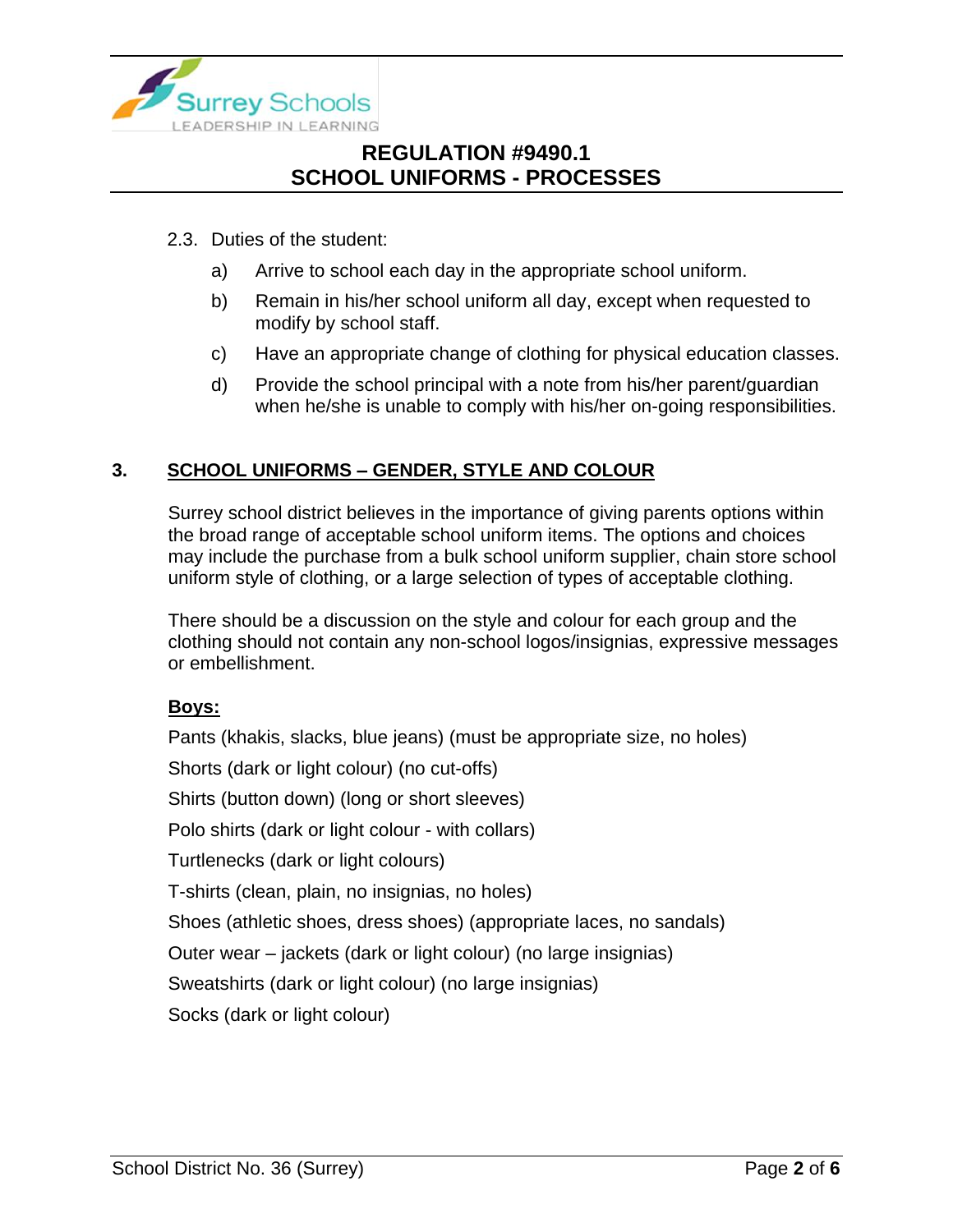

#### **Girls:**

Pants (khakis, slacks, blue jeans) (no designs, no holes)

Shorts (dark or light colour) (no cut-offs, no hip huggers – must be as long as fingertips when arms are by side)

Skorts (dark or light colour)

Skirts (dark or light colour) (no mini skirts)

Jumpers (dark or light colour) (no mini skirts)

Shirts (button down) (long or short sleeves)

T-shirts (clean, plain, no insignias, no holes)

Blouses (dark or light colour) (no denim, satin, see-through or stretch skin-tight fabrics)

Shoes (athletic shoes, dress shoes) (appropriate laces, no sandals, open toed shoes)

Outer wear – jackets (dark or light colour) (no large insignias)

Socks (dark or light colour)

#### **4. UNIFORM GUIDELINES**

Uniforms are to be worn throughout the school day and at all times while on school property from the time of arrival at school until fifteen (15) minutes after the last bell, as well as at school events off-site.

The school principal, in consultation with staff and the PAC, will develop appropriate attire guidelines for school uniforms.

#### **5. PROCESS FOR REFERENDUM**

- 5.1. The school principal and the school's Parents' Advisory Council President will set the date(s) and time(s) for the referendum to be conducted.
- 5.2. The school district's secretary-treasurer will provide the school with a locking ballot box for the referendum. Keys for the ballot box will be retained in the secretary-treasurer's office.
- 5.3. The locked ballot box will be available for the eligible parents to vote during the referendum in a secure place within the school during the hours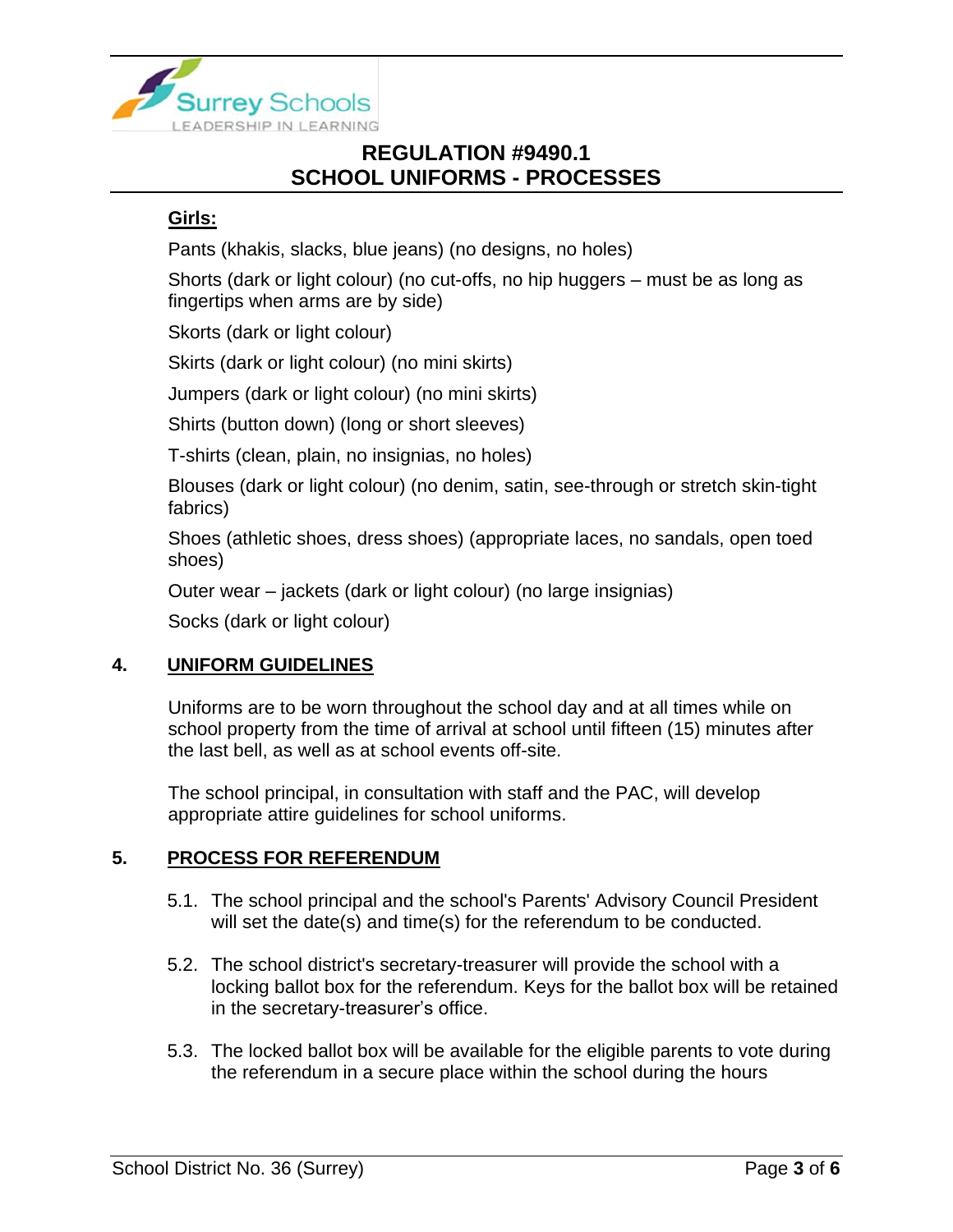

indicated. When voting is not in process, the ballot box will be kept in a secure, locked place at all times.

- 5.4. The principal, vice principal, and PAC president (or designate) will be the presiding officers during the voting process.
- 5.5. Every effort should be made to have two (2) scrutineers who will examine the conduct and result of the ballot, two (2) voting officers who will conduct the vote, and two (2) security officers who will ensure the safety of voters, selected from volunteers to serve during the voting process. The same effort should be made to ensure that representation is from both sides of the question and there is no attempt to influence voters at any time during the voting process.
- 5.6. Each family may only vote once and no exceptions will be permitted. Proxy voting will not be permitted.

The member of the family voting (one of the following: mother, father, grandfather, grandmother, legal guardian) must sign beside their name on the school's Family List. Their name will be crossed off the list and they will be given a ballot. In the voting booth provided, the voter will mark the ballot with a permanent black felt marker within the "yes" or "no" box and then the ballot will be placed in the ballot box, fully folded, by a voting officer.

- 5.7. No discussion regarding the question being voted on will take place in the voting area during the voting process. Voters can only ask assistance with the voting process.
- 5.8. Following the last date and time set for the balloting, the school district's secretary-treasurer or designate, the school principal, the Parents' Advisory Council president, and two (2) members of the School Uniform Committee will open the ballot box and along with the secretary-treasurer will undertake to count the ballots and declare the number in favour and against.
- 5.9. The secretary-treasurer will retain the ballots at the school district's administration office for one year and following the year, the ballots will be destroyed.
- 5.10.A referendum on school uniforms will not normally be conducted more than once every two years, but not more than once per school year.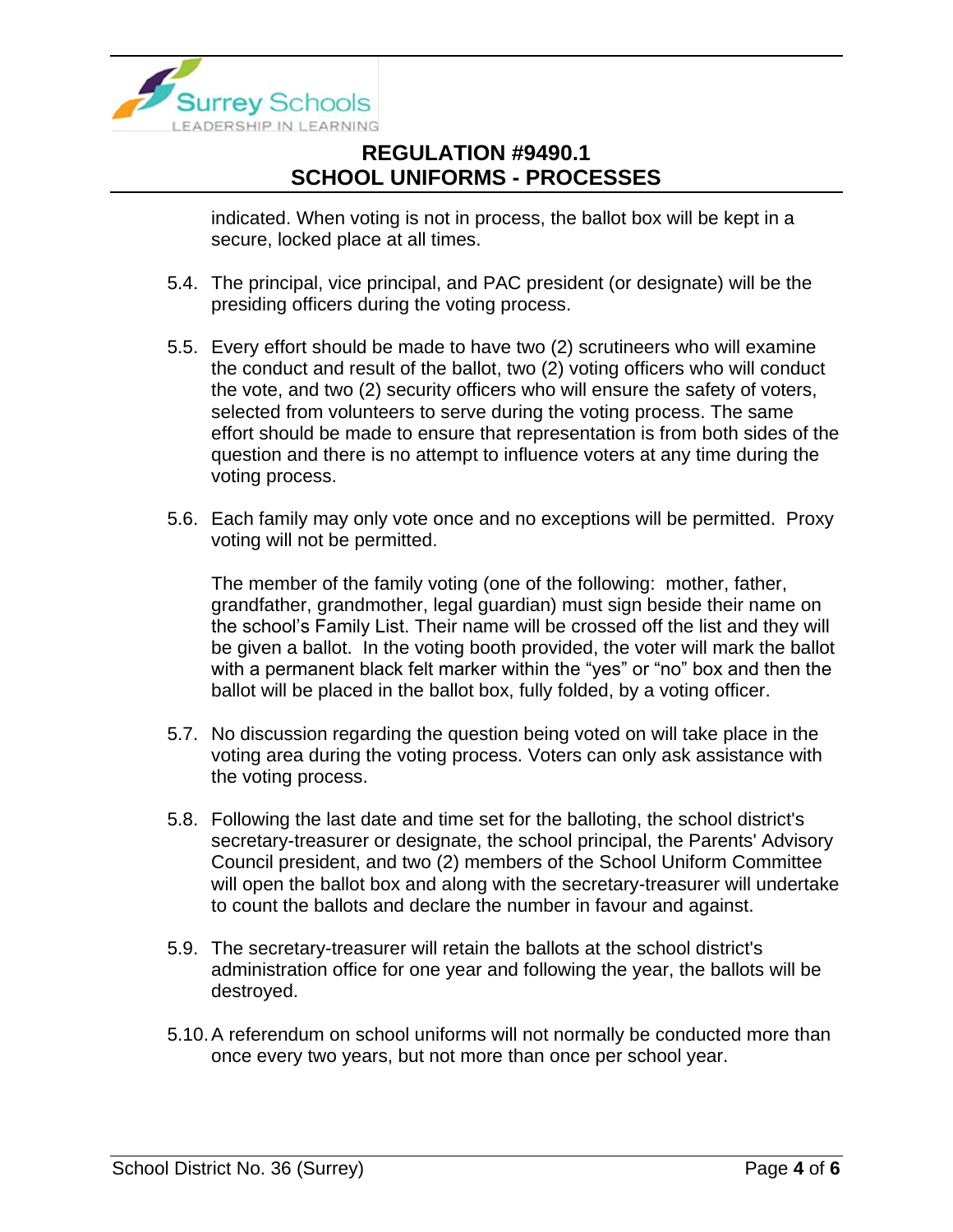

#### **6. SAMPLE BALLOT**

A ballot conducted on the matter of school uniforms will contain the following information:

# **SAMPLE ELEMENTARY**

|                                          | Are you in favour of school uniforms?                                                                                                                                                                                                | Yes                 | <b>No</b>  |
|------------------------------------------|--------------------------------------------------------------------------------------------------------------------------------------------------------------------------------------------------------------------------------------|---------------------|------------|
| <b>SAMPLE BALLOT COUNT</b>               |                                                                                                                                                                                                                                      |                     |            |
| Date:                                    | <u>and the state of the state of the state of the state of the state of the state of the state of the state of the state of the state of the state of the state of the state of the state of the state of the state of the state</u> |                     |            |
|                                          |                                                                                                                                                                                                                                      |                     | Elementary |
| <b>Tally Count</b><br>(from Family List) |                                                                                                                                                                                                                                      | <b>Ballot Count</b> |            |
| For                                      | Against                                                                                                                                                                                                                              |                     | Spoiled    |
|                                          |                                                                                                                                                                                                                                      |                     | Missing    |
|                                          | <b>School Uniform Committee Members:</b>                                                                                                                                                                                             |                     |            |
| Print name                               |                                                                                                                                                                                                                                      | Signature           |            |
| Print name                               |                                                                                                                                                                                                                                      | Signature           |            |
|                                          | <b>President, Parents' Advisory Council:</b>                                                                                                                                                                                         |                     |            |
| Print name                               |                                                                                                                                                                                                                                      | Signature           |            |
| <b>Principal:</b>                        |                                                                                                                                                                                                                                      |                     |            |
| Print name                               |                                                                                                                                                                                                                                      | Signature           |            |
| <b>Secretary-Treasurer:</b>              |                                                                                                                                                                                                                                      |                     |            |